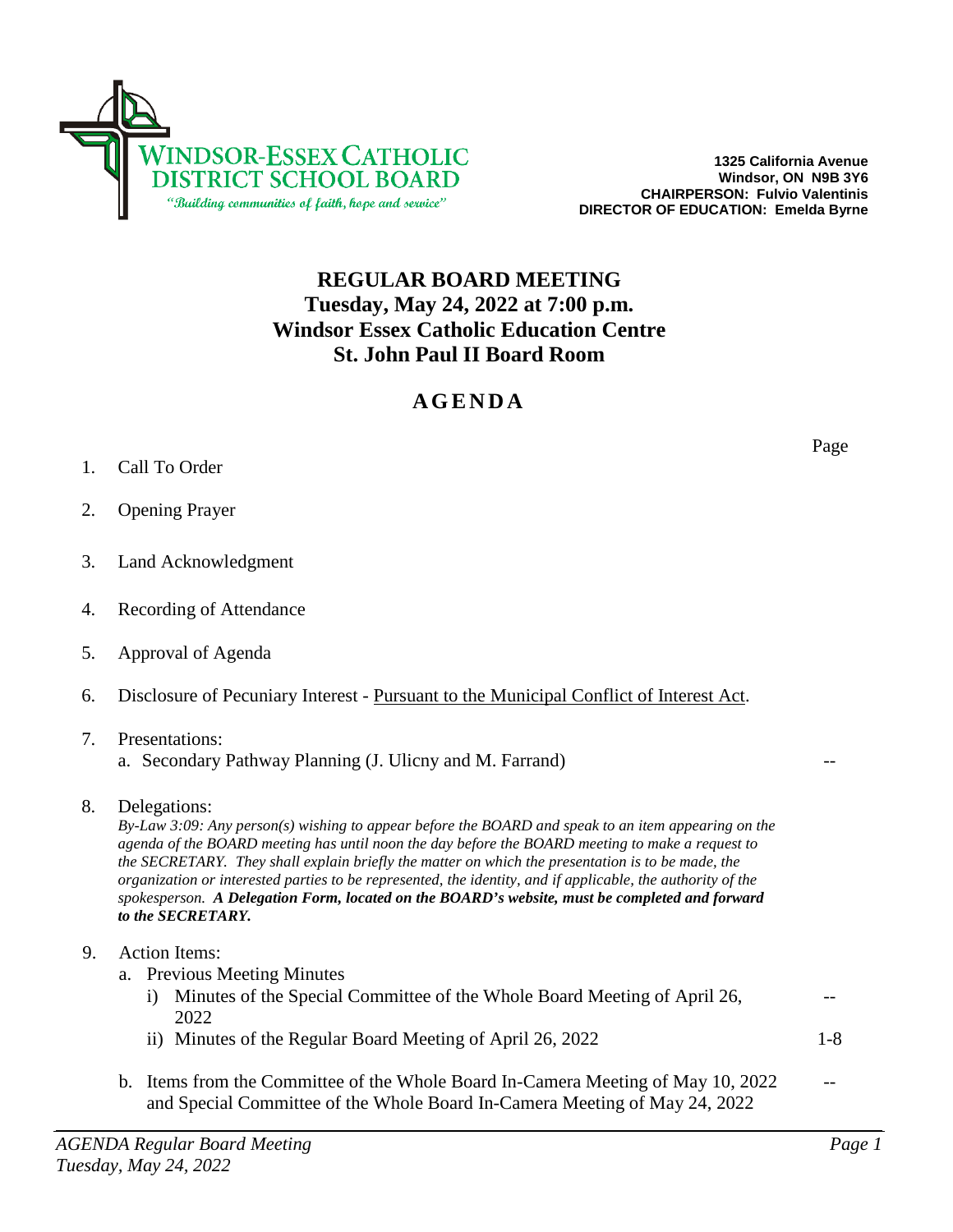| 10. | Communications:<br>a. External (Associations, OCSTA, Ministry): None<br>b. Internal (Reports from Administration): None            |           |
|-----|------------------------------------------------------------------------------------------------------------------------------------|-----------|
| 11. | <b>Committee Reports:</b><br>a. Report: Special Education Advisory Committee Minutes of the March 24, 2022<br>Meeting (M. Farrand) | $9 - 14$  |
|     | b. Report: Equity and Inclusion Advisory Committee Minutes of the March 30, 2022<br>Meeting (M. Farrand)                           | $15-19$   |
|     | c. Report: Child Care Advisory Committee Minutes of the March 23, 2022 Meeting<br>(M. Farrand)                                     | $20 - 22$ |
|     | d. Report: French Immersion Advisory Committee Minutes of the March 10, 2022<br>Meeting (M. Farrand)                               | $23 - 26$ |
|     | e. Report: Parent Involvement Committee Executive Minutes of the March 9, 2022<br>Meeting (J. Ulicny)                              | $27 - 30$ |
|     | f. Report: Parent Involvement Committee Amendments to Terms of Reference<br>(J. Ulicny)                                            | $31 - 44$ |
| 12. | <b>Unfinished Business: None</b>                                                                                                   |           |
| 13. | <b>New Business:</b>                                                                                                               |           |
|     | a. Report: Amended Draft Policy SC:01 Catholic School Advisory Councils, <i>final</i><br><i>approval</i> (J. Ulicny)               | $45 - 58$ |
|     | b. Report: Amended Draft Policy SC:15 Code of Conduct, final approval (M. Farrand)                                                 | 59-69     |
|     | c. Report: Amended Draft Policy T:06 Honoraria for Trustees, <i>approval in principle</i><br>(P. King)                             | 70-73     |
|     | d. Report: 2022 Municipal Election - Establishment of Compliance Audit Committee<br>(P. King)                                      | 74-79     |
|     | e. Report: Request for Standing Offer Approval - Roof Replacement at St. Gabriel<br>Catholic Elementary School (E. Byrne)          | 80-81     |

## 14. Notice of Motion:

- 15. Remarks and Announcements:
	- a. Chairperson of the Board
	- b. Director of Education
	- c. Board Chaplain
- 16. Remarks/Questions by Trustees
- 17. Pending Items: *None*
- 18. Future Regular Board Meetings: *Unless stated otherwise, all meetings will be held on the fourth Tuesday of the month at the Windsor Essex Catholic Education Centre - 1325 California Avenue, Windsor beginning at 7:00 p.m.*